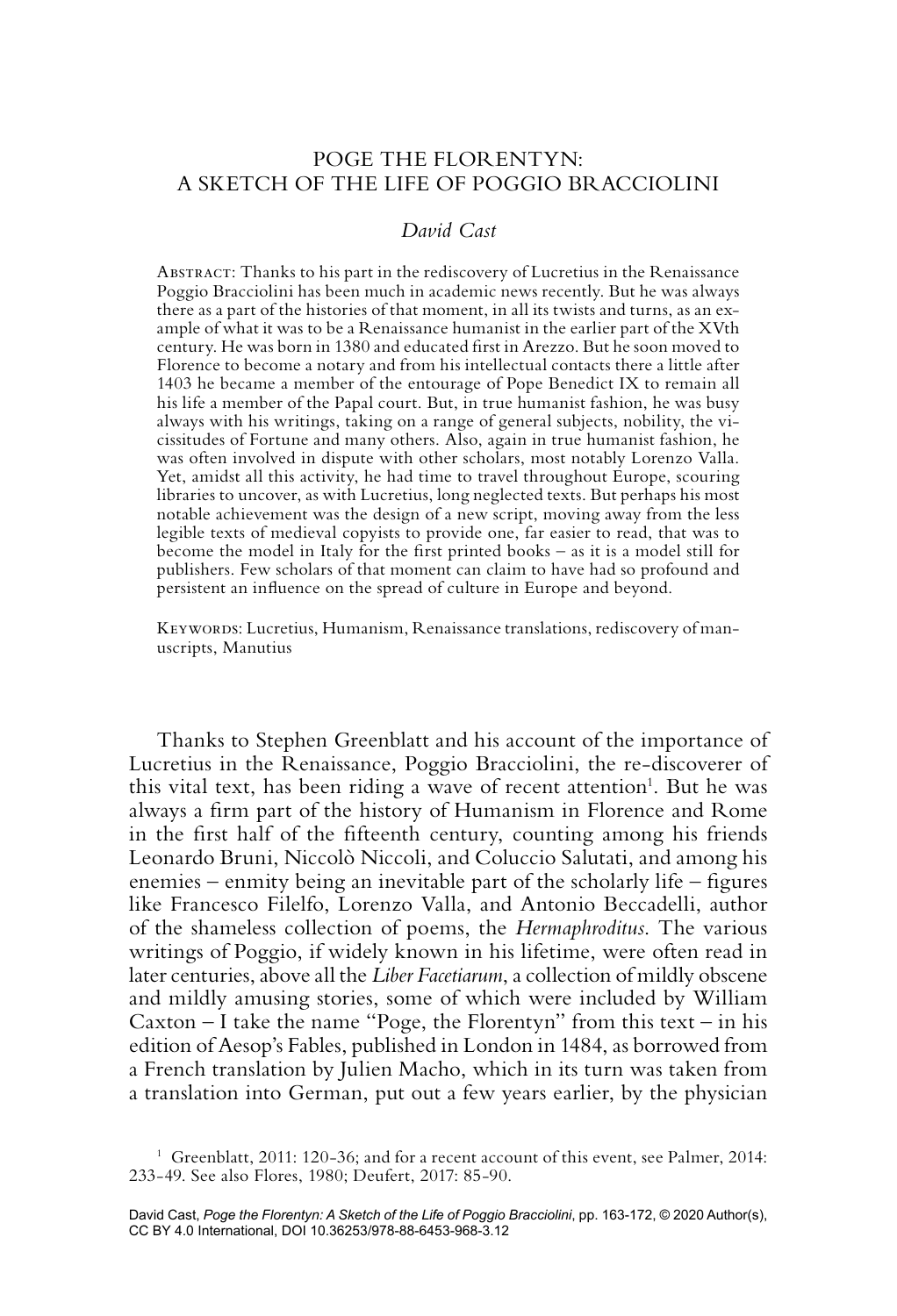Heinrich Steinhöwel. According to Giorgio Vasari, writing in 1550, there was a portrait of Poggio by Antonio Pollaiuolo, together with his fellow humanist, Gianozzo Manetti, in Florence in the Guild Hall of the Judges and Notaries. And in the next century he was remembered enough to be included in Paolo Giovio's *Elogia*, published in 1546, with a portrait, later copied by Cristofano dell'Altissimo, that became his standard image, as reproduced in an engraving in the 1730s included by Ludovico Muratori in his vast compilation of the historical writers of Italy<sup>2</sup>.

Yet the story of his subsequent reputation is complex. If the *Liber Facetiarum* was appreciated by some later readers, it was criticized by others and, together with Beccadelli's text, to be included in the list of prohibited books put out in 1559 under the direction of Pope Paul IV<sup>3</sup>. And in the years immediately after that, Poggio was generally forgotten, though a translation of his dialogue *Contra Hypocritas* was included in a reprint of a volume of writings by Ortuinus Gratius, edited by Edward Brown, published in London in 1690. But in 1715 the Venetian scholar Giovanni Battista Recanati published a new edition of his *Historia Fiorentina*; and in 1723 an edition of the text of the *De varietate fortunae* was put out in Paris and from that moment on he was acknowledged again as a significant figure in the cultural history of the Renaissance. Perhaps here the most notable reference to him was to be found in the last chapter of Edward Gibbon's history of Rome where Gibbon borrowed phrases from the text on Fortune to describe the ruins of Rome and the decline of the Empire, a melancholy picture, Gibbon continued, coming from a long period of distress and anarchy<sup>4</sup>. As he mentioned, Gibbon knew of Poggio from two immediately earlier texts, the *Poggiana, ou La vie, la caractère, les sentences et les bons mots de Pogge Florentin*, a collection of materials by the French Protestant writer Jacques l'Enfant, published in Amsterdam in 1720, and citations in the *Bibliotheca Latina mediae et infimae aetatis* of Johann Fabricius, rector of St. Sebald in Nuremberg, published 1734-1736. The *Poggiana*, as Gibbon noted, was an entertaining work but it was soon recognized to be unreliable in many of its details, or as the Reverend William Shepherd would say to explain his later life of Poggio, so ill-arranged and in many particulars so erroneous, that he

<sup>2</sup> For the portrait by Pollaiuolo see Wright, 2005: 535; and for the portrait by dell'Altissimo, see Galleria degli Uffizi, 1979: 613; and the engraved portrait from Muratori, 1731: 30.191, most easily accessible in Pittaluga, 2005: xl. It might also be noticed that since the time of Giuseppe Richa, writing in 1757, it has been suggested, without reason, that the figure of Joshua on the façade of Florence Cathedral is a portrait of Poggio, for which see Janson, 1963: 36ff.

<sup>3</sup> For an account of the later history of the *Liber Facetiarum*, see Sozzi, *Le Facezie e loro fortuna europea* (1982). See also Pittaluga, 2005.

<sup>4</sup> For this citation see, with his footnotes, Womersley, 1994: 3.1062.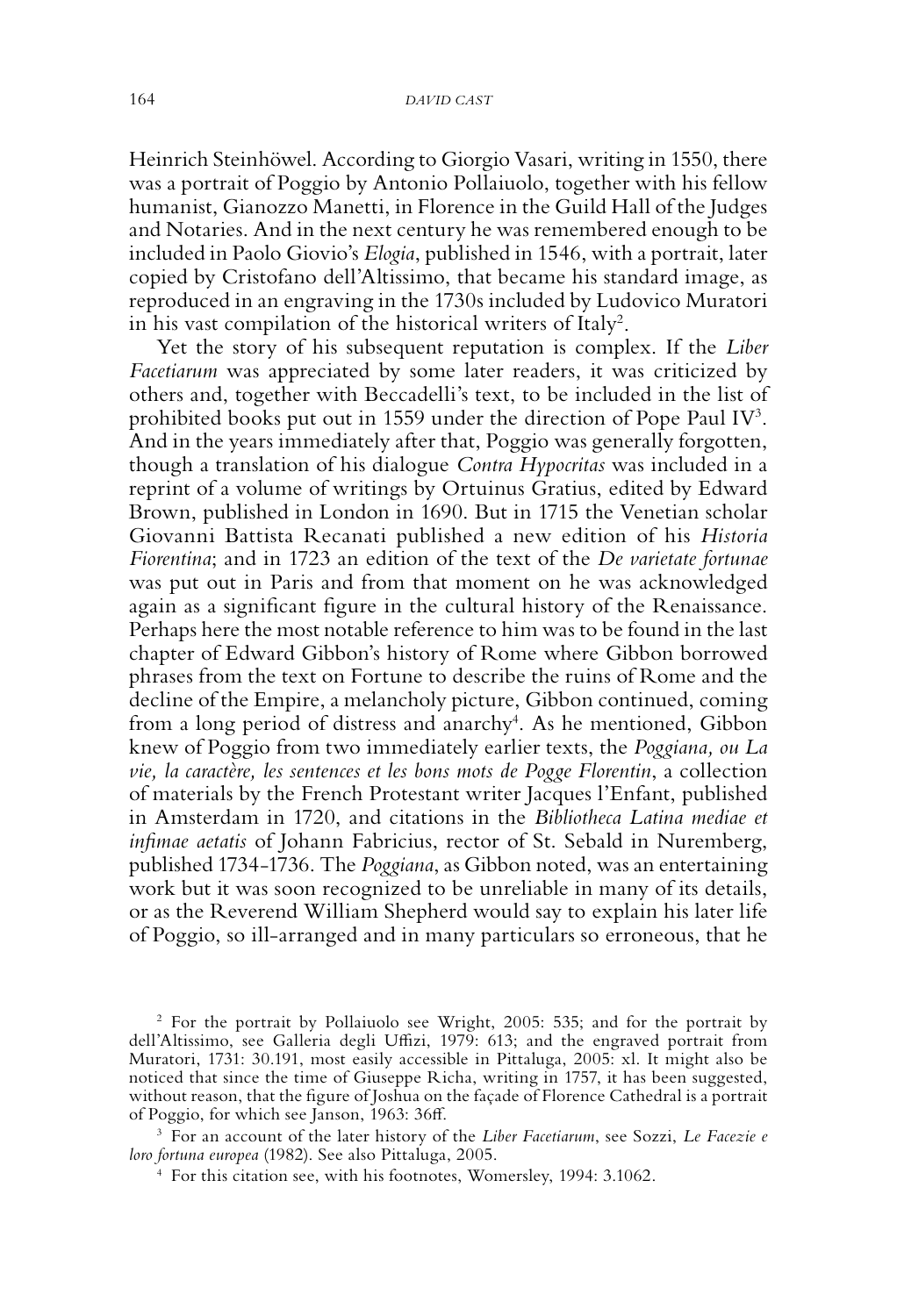had been compelled to compose a new life, correcting the mistakes. This new account appeared first in 1802, followed by a second revised edition in 1827 with translations into Italian, German, and French. And it was this biography, together with an entry in Girolamo Tiraboschi's *Storia della letteratura italiana* – he had been one of the first scholars to criticize the *Poggiana* – and an edition of Poggio's letters published in 1825 by Cavaliere Thomas de Tonelli, that were enough to firmly re-establish his fame and importance<sup>5</sup>.

After this Poggio was noted often in the ever-increasing number of the histories of the culture of the Renaissance, in Jules Michelet, in Jacob Burkhardt and in John Addington Symonds, even if he was not always admired<sup>6</sup>. In 1914, he was the subject of a substantial and still authoritative biography by the Swiss scholar, Ernst Walser, a student both of Burckhardt and the medievalist Clemens Baumker. And most recently, in many of the studies of this period he is there, amidst his enemies and friends, in the writing of Eugenio Garin, P. O. Kristeller, Hans Baron, Nancy Streuver, Rudolf Pfeiffer, Riccardo Fubini, and many others. For two particular achievements he could always be praised. The first was in his role as a great scholar-detective, as Peter Gay put it, re-discovering many Greek and Latin manuscripts, long languishing in the monasteries and abbeys of Europe, as recorded by Remigio Sabbadini in his study of these activities, published in Florence in 1905 (1.77 and 2.191-95). The second was his role in the development of a new humanist script, studied and celebrated in recent years, notably by Stanley Morrison, Albinia de la Mare, James Wardrop, and the American scholar Berthold Louis Ullman7 .

Much then in the life of Poggio is now familiar in our histories of the Renaissance; but it is helpful to lay out here a general account of his life, full as it was of opportunities and difficulties.

Poggio di Guccio, to give him his family name, was born in 1380 in Terranuova, a small town near Arezzo, that, to honor its famous native son, added his name to its title in 1862. Poggio's father was a notary, or perhaps also a druggist, a «spetiale», his mother, Jacoba Frutti, the daughter also of a notary<sup>8</sup>. The surviving tax records suggest that the family

<sup>5</sup> Shepherd, *The Life of Poggio Bracciolini* (1802). This edition is now online: [<http://www.](http://www.Elfonspell.com/PoggioLifeCh1.html) [Elfonspell.com/PoggioLifeCh1.html>](http://www.Elfonspell.com/PoggioLifeCh1.html). And for Shepherd himself, see Rundle, 2012: 177-93.<br><sup>6</sup> For a negative comment, to the effect that Poggio and his generation were mere

followers of Petrarch, see Voigt, 1859: 410; and Fergusson, 1948: 159-63.

<sup>7</sup> For these studies see, Morrison, 1972: 264-76; de la Mare, 1963: 1.62-84; Wardrop, 1963: 3; and Ullman, 1960: 21-57.

<sup>8</sup> I take this account of Poggio's life from Bigi & Petrucci, 1971: 13.640-46. See also, Walser, 1914; and the comprehensive annotated bibliography by Craig Kallendorf of Poggio's life and works, «Poggio Bracciolini», in Oxford Bibliographies Online: Renaissance and Reformation: <[http://www.oxfordbibliographies.com/view/](http://www.oxfordbibliographies.com/view/document/obo-9780195399301/obo-9780195399301-0095.xml) [document/obo-9780195399301/obo-9780195399301-0095.xml>](http://www.oxfordbibliographies.com/view/document/obo-9780195399301/obo-9780195399301-0095.xml) (09/2019).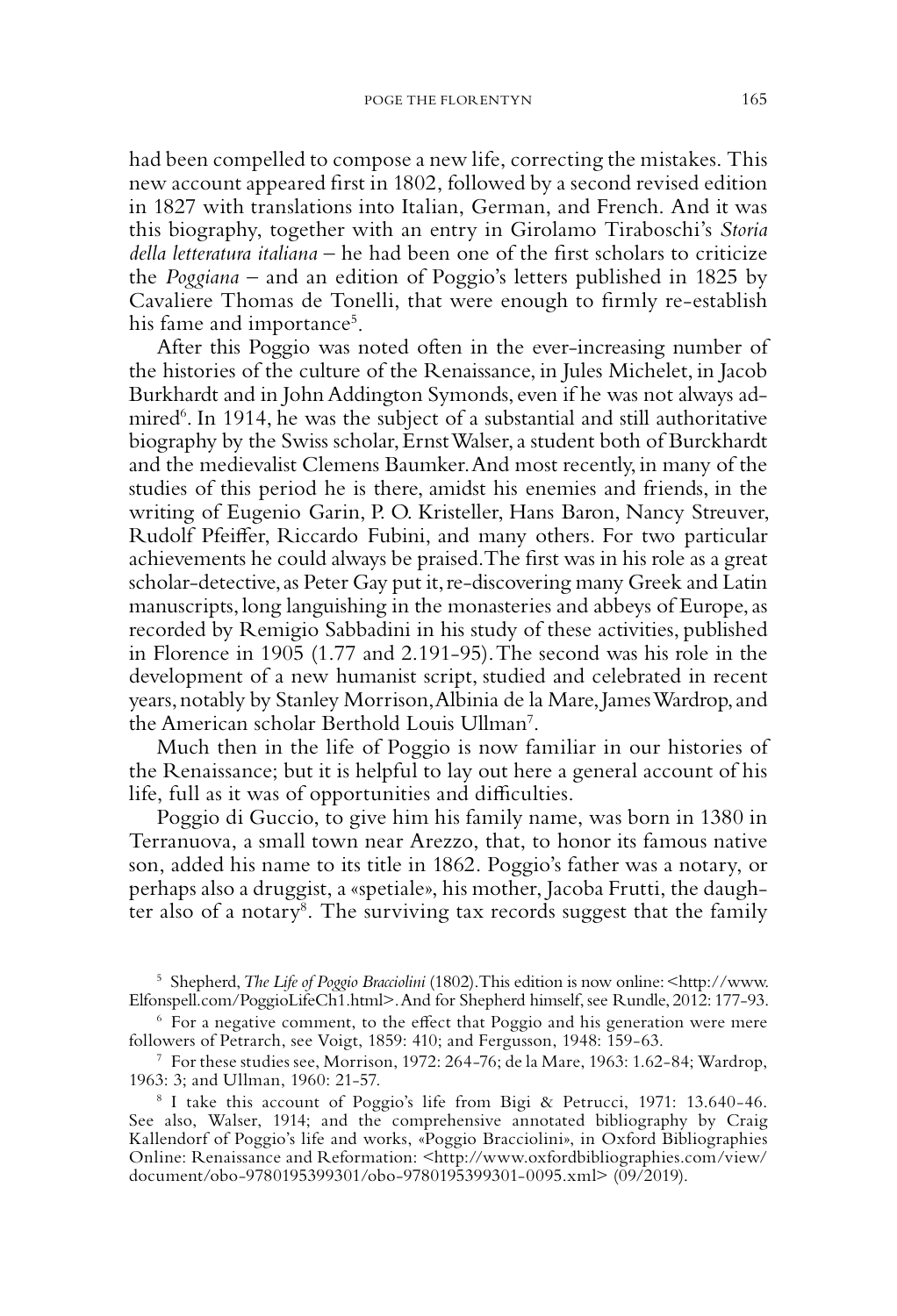was financially comfortable but when Poggio was still young his father, fleeing creditors, sold his house and moved to Arezzo. According to a contemporary, Poggio got himself into trouble there but, whatever the case, it was in Arezzo that he was able to attend school to learn Latin and all the elements of formal handwriting. By the end of the century, when he was twenty years old, he moved to Florence where he completed his studies as a notary, soon being received into the guild of judges and notaries, the «Arte dei giudici e notai», all the while supporting himself as a copyist of legal documents. It was then, most importantly, that he met Coluccio Salutati and Leonardo Bruni, the latter whom perhaps he had known also in Arezzo. In 1403, with their support and their recommendations, he moved to Rome and entered the service of Cardinal Landolfo Maramaldo, Bishop of Bari and then, a few months later, again on the recommendation of Salutati, he joined the Chancery of Apostolic Briefs in the curia of Pope Boniface IX as scriptor, as abbreviator, then, rising further in the ranks, as *scriptor penitentiarius* and finally, under Pope Martin V, as *scriptor apostolicus*.

This was the general pattern of his life, even amidst the factionalism then within the Vatican Court where he was attached for many years, serving in all eight successive Popes. Yet he was never fully attracted to the ecclesiastical life, always thinking of himself rather as a Florentine and keeping up contacts with his friends there and in other cities, with fellow humanists like Niccolò Niccoli, Carlo Marsuppini, Ambrogio Traversari and, very usefully, with Tommaso da Sarzana, later Pope Nicholas V, the founder in 1448 of the Vatican Library. All the time he was engaged with the usual humanist activities, writing treatises on a ranges of subjects, *On Greed* (the *Dialogus contra avaritiam*), *On Marriage in Old Age* (*An seni sit uxor ducenda*) – he did indeed finally get married when he was 56 – *On the Unhappiness of Princes* (*De infelicitate principum*), *On the Misery of Life* (*De miseria humanae conditionis*), and many other pieces on major and minor subject. Most significantly he wrote a history of Florence (*Historia populi florentini*) – it was this text Recanati had reprinted – continuing the narrative of Leonardo Bruni, the *Historiae Florentini populi*. And it was at this particular time of his life that he wrote the *Liber Facetiarum*, the text that kept his name familiar even into the nineteenth century, to be seen in the remarks in 1840 of the writer and critic Frédéric de Mercey, who called him a Florentine Voltaire, a jester, full of wisdom, politics and genius, if then later to Ludwig von Pastor – and perhaps this response is not unexpected in a historian of the Papacy – it was clear that much of Poggio's work and doubtless this text, was, as van Pastor said, unfit to be translated9 .

<sup>9</sup> For these late comments on the *Facetiae* see de Mercey, 1840: 823; and von Pastor, 1891: 1.29.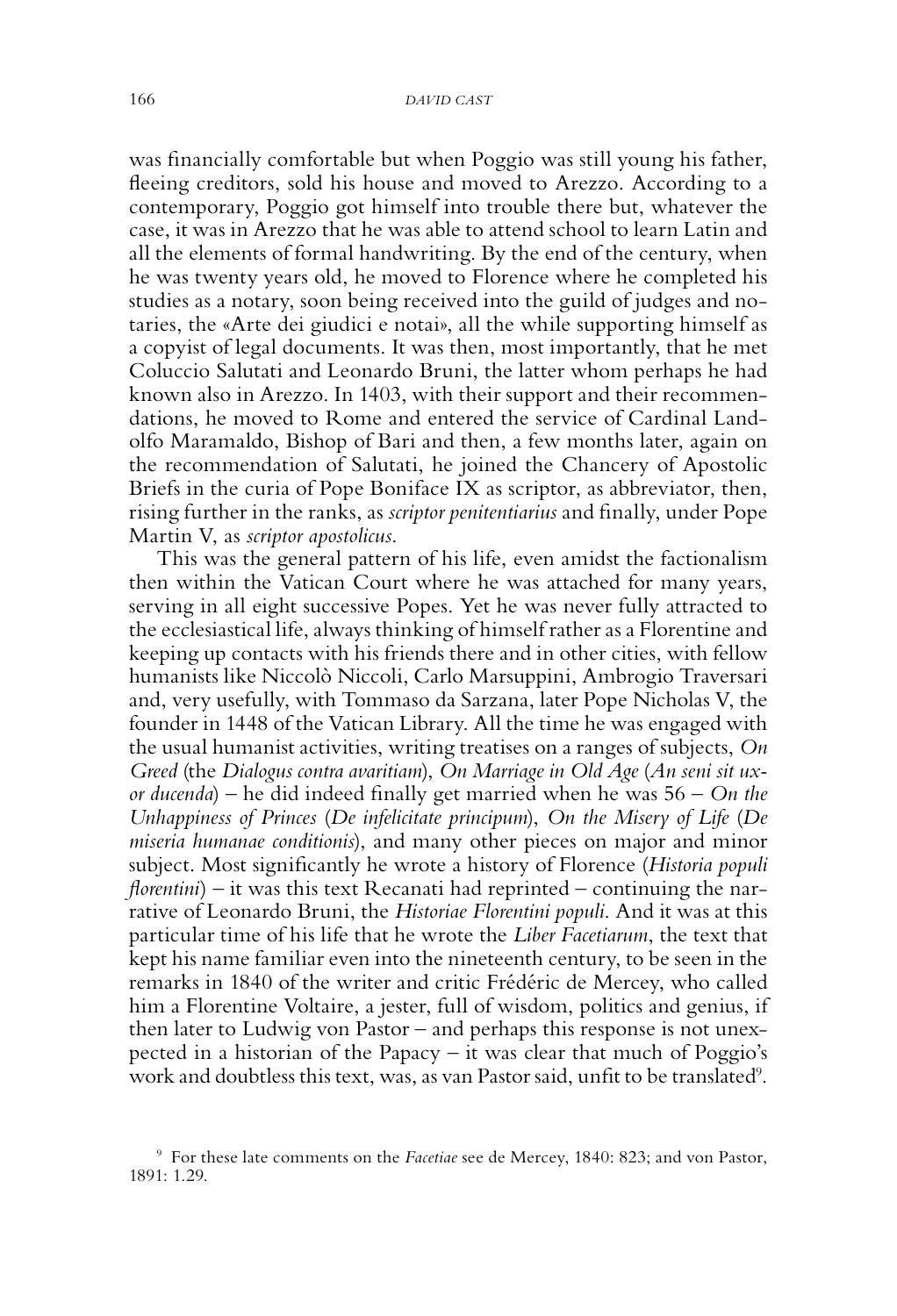But let us return to the particular activities of concern to us here. In 1414 Poggio had accompanied Pope John XXIII to the Council of Constance where it was hoped that the schisms that had disrupted the Papacy for so long – there were also two other papal claimants, Gregory XII and Benedict XIII – could be settled. This was not to be and in 1415 John XXIII was forced to flee Constance for his life, the anti-Popes Gregory XII and Benedict XIII were deposed, to be succeeded two years later in November 1417 by Pope Martin V who was then able to assume the full and unique authority of the papal office. Poggio saw much in Constance that was troubling, above all the burning of the Czech theologian Jan Hus – his letters describing this event have been published separately – but he stayed there after John XXIII left, using the time when the Holy See was vacant to travel and search for classical manuscripts in the nearby monasteries and cathedrals of Switzerland, Germany, and France. This activity was not new for him since earlier in 1407 he had visited libraries in Montecassino and Naples and in 1415, perhaps while on a mission for John XXIII, he had found two texts of Cicero in the Abbey of Cluny, the *Pro Murena* and the *Pro Sexto Roscio*, only partially available before. But in the investigations he was able to make in 1416 and 1417, on four separate expeditions, travelling sometimes with friends, he uncovered an extraordinary number of new texts, waiting to be rescued, as he put it, from the barbarians, so little sensible of their value; the full text of Quintilian, the first books of the *Argonautica* of Valerius Flaccus, the commentary of Asconius Pedianus on five orations of Cicero and another, also ascribed to him though written at a later date, on four of the Verrine orations, the commentary on twelve lines of Virgil by Priscianus, texts by Lactantius and the *De Architectura* of Vitruvius, the full text of the *De re militari* by Vegetius Renatus and those of many others authors, of Manilius and Silius Italicus and Ammianus Marcellinus and Tertullian, other significant writings of Cicero, the *Silvae* of Statius, a second codex of Quintilian, writings by the grammarian Flavius Caper, by the Byzantine writer Eutyches, by the grammarians Marcus Valerius Probus and Nonius Marcellus. And, of course, to return to where we started, he discovered the full text of Lucretius, probably in the Benedictine monastery in Fulda, a copy of which he sent to Niccolò Niccoli who made a transcription which became the model for many other copies.

This was a remarkable record, the re-discovery of so many classical and post-classical writers, famous and less known. And yet, despite the reputation among humanists that these discoveries brought Poggio, the next years were difficult. At the end of the Council of Constance he returned to his position as Apostolic Secretary to Martin V. But after a year, recognizing that there was little chance of further preferment at the Papal Court, he accepted an invitation from Cardinal Henry Beaufort, Bishop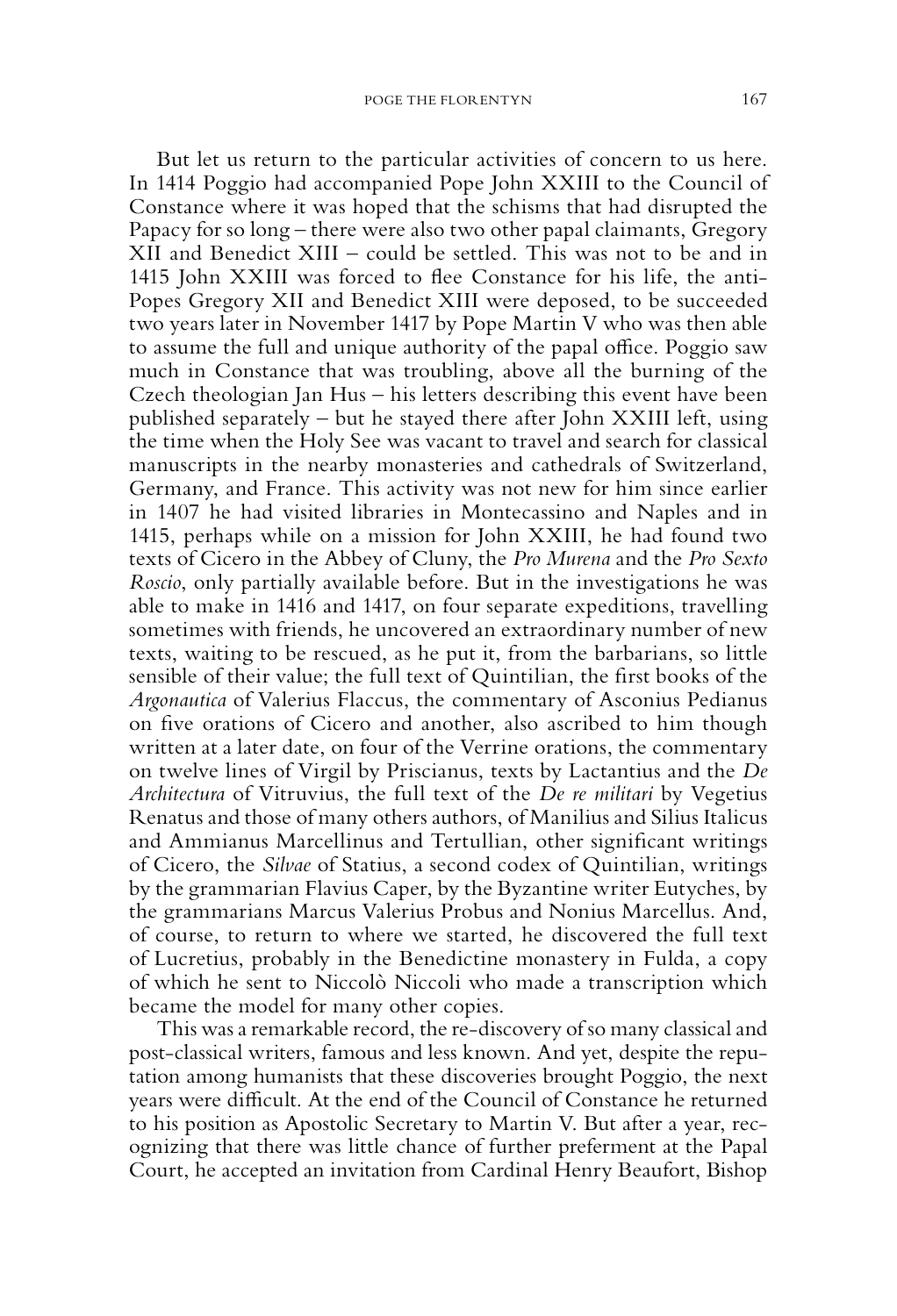of Winchester – later Cardinal Beaufort was to be one of the inquisitors of Joan of Arc – and traveled to England, where he remained four years, from 1418 to 1423. He was not happy there; he did not like the climate, perhaps also the food, and certainly the character of the English disappointed him. The nobles, he wrote, think it disgraceful to reside in cities and estimate the degree of a man's nobility merely by the extent of his estates. Above all he missed his friends and the expeditions he made to the libraries in English monasteries were disappointing, the only manuscript of any value he discovered being one of the *Chronicle* of Sigebert of Gembloux, a minor monk of the tenth century. But this failure to discover any new texts led him back to read the Christian Fathers, St. Jerome, St. Augustine, St. Ambrosius, and St. John Chrystostomus, an experience that served him well as material for the moral treatises he was to write in the years that followed, reminding him how so much of what he read in later writers depended on what was to be found in those earlier texts.

On his return to Italy, he went back also to his position of secretary under Pope Martin V, noting, as before, the endless political and ecclesiastical battles in and around the Papal court. He also resumed his search for forgotten texts, finding a manuscript with a large part of the text of Petronius and, in 1429 in the library of Montecassino the treatise on aqueducts, *De aquaeductu*, by Frontinus, and the *Matheseos* of Firmicus Maternus, a text already known to Petrarch. His position at the Papal court also allowed him, scrupulously or unscrupulously, to collect manuscripts from scholars passing through. From 1434 onwards he was back in Florence with Pope Eugene IV, being then posted to various other cities, to Bologna and Ferrara, to Florence again and Siena and then back to Rome. It was also at this time, having married his young bride Selvaggia dei Buondelmonti and abandoning his mistress Lucia Panelli and their many illegitimate children, that he purchased a villa in the Valdarno, raising the money necessary by selling a manuscript of Livy that he had transcribed. This country seat he filled with classical sculptures and coins and inscriptions, some of which were praised, as he remarked in one of his letters, by the sculptor Donatello<sup>10</sup>. His last years were spent, not always to his liking, as Chancellor of the Florentine Republic, a position he referred once as a public servitude, held under the patronage of Cosimo de' Medici, but one that allowed him leisure enough to edit his correspondence and complete his history of Florence. Less nobly perhaps, this position gave him the time and energy to indulge in new controversies, with such figures as Guarino da Verona, Bartolommeo Facio and, most notably, with Lorenzo Valla. In 1459 he died and was buried in the Church of Santa Croce in Florence.

<sup>&</sup>lt;sup>10</sup> For a note on the villa in the Valdarno see Rorimer, 1955-1956: 246-51; and Bacci, 1963: 65-87. For the praise Donatello offered a piece of ancient sculpture see Janson, 1963: 101.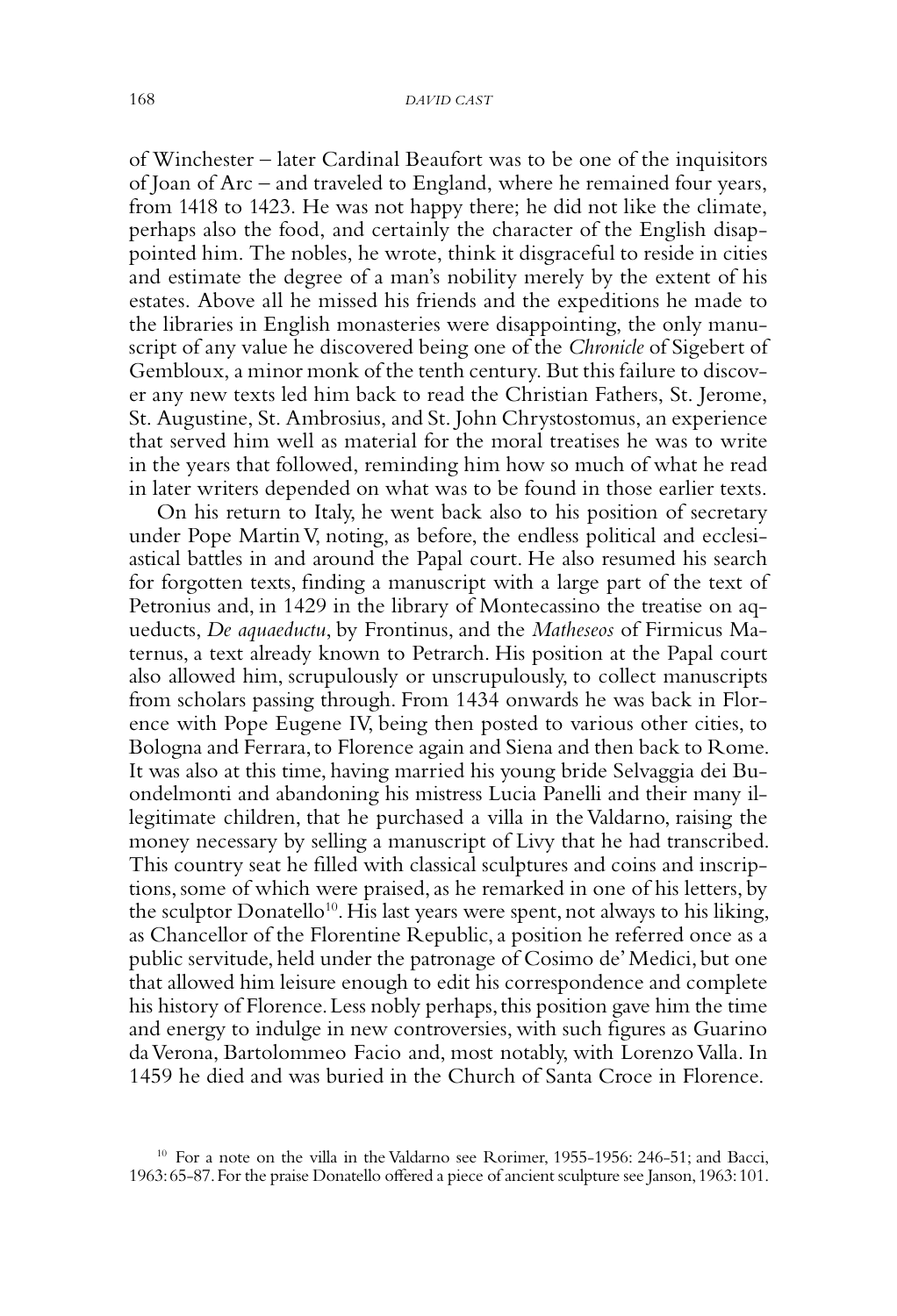About Poggio's establishment of a new script, despite its importance for the subsequent study of the classical texts much less, until recently, has been said; nothing, for example, is noted of this activity by Girolamo Tiraboschi or the Reverend Shepherd. The first scholars to remark upon the significance of this aspect of his work seem to have been Nicola Barone, August Wilmanns and in 1918 the historian Emile Bernheim. But still it was not until a few years later, in the studies of Alfred Hessel and Berthold L. Ullman, that any fuller scholarly attention was given to the development of this script, the so-called *lettera antica*, based on the model of the Carolingian minuscule and then to the ways in which it supplanted the Gothic script, the so-called *lettera moderna*, that had previously been used in the transcription of manuscripts.

Poggio had begun his life in Florence, beyond his notarial duties, as a copyist of manuscripts for Salutati and it was in just such a copy of a text by Salutati, the *De verecundia*, written between 1402 and 1403, that the forms of this script first appeared. There is much we might say of its significance. For if Poggio's recovery of the ancient manuscripts can be seen as his way of rescuing them from the ravages of time, something similar was implicit here, that the beauty and clarity of this new script could also suggest a transcendence, defining forms that existed beyond any particular or specific moment. The reception and diffusion of this script had a clear effect for if in his informal writings Poggio might continue to use the cursive Gothic script in the transmission of classical texts he was able, both from his authority as a scholar and with the patronage of Salutati and Niccoli, to establish the significance of this script for such purposes and train other scholars to work in this new style, however much time and effort it required, who then could take it with them as they moved to other scholarly centers. In time the details of the forms of this script were enriched by the evidence of the letters of the classical inscriptions which were, at that moment, being ever more noted and scrutinized. Here scholars in Venice and Padua were especially important, figures like Felice Feliciano and Fra Giovanni Giocondo, both of whom carefully transcribed and illustrated the inscriptions they recorded, the forms of which, now beyond any correct requirements of epigraphy, became part of a whole new practice of writing. The next step in the development of this script, seen now in another burgeoning medium, appeared in Venice in products of the press of Aldus Manutius who was so concerned to produce a cursive variant of the *lettera antica* which, as a printed script, could stand as a form of writing and legibility, before this time, seen only in the rarest of manuscripts $11$ .

<sup>&</sup>lt;sup>11</sup> For this account of Manutius, see Davies, 1999.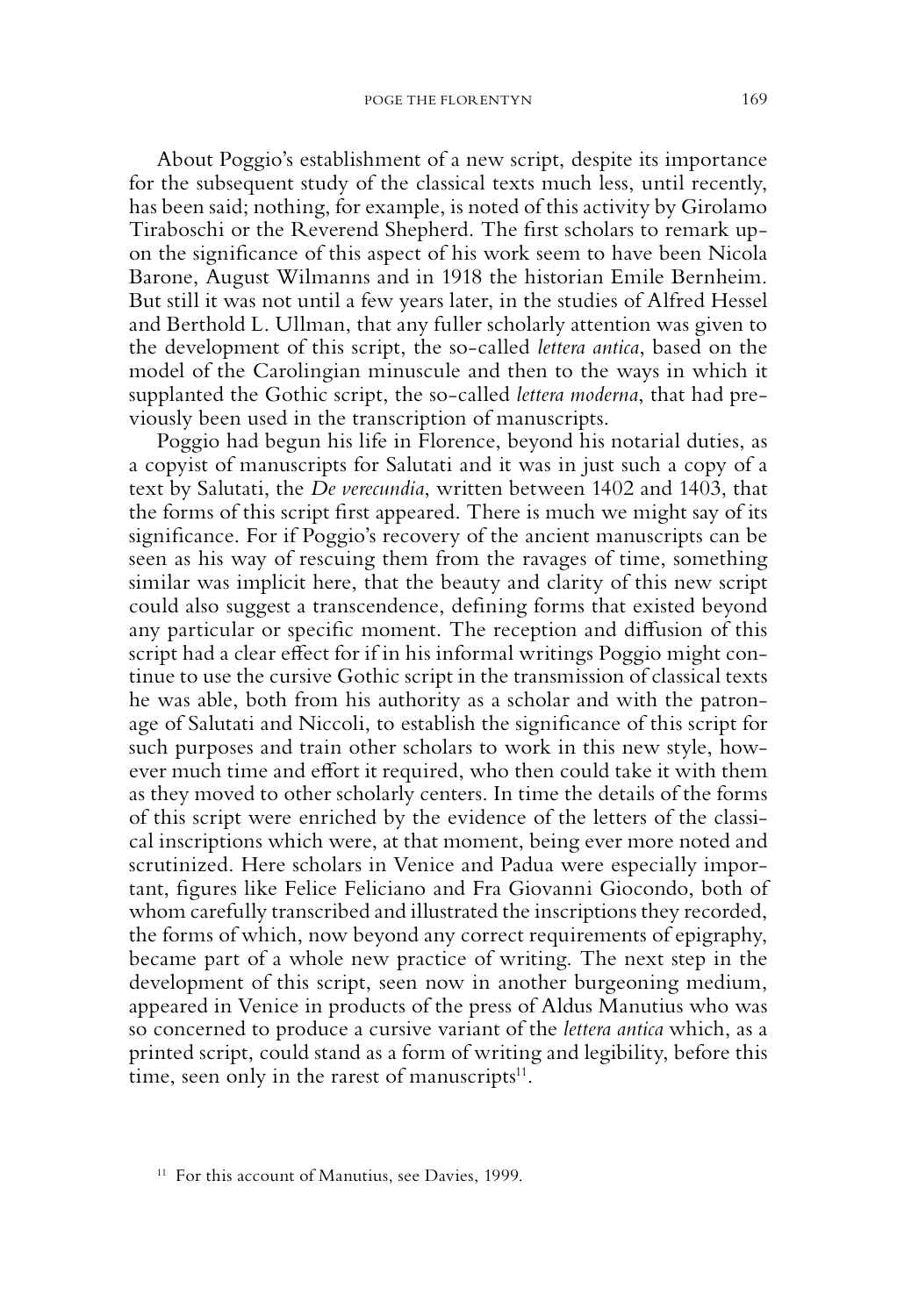This is the last step in our history. And if Manutius was also much concerned with the development of a printed script to represent Greek writings that he had – here he knew the market for such books was limited to those few in Italy who could read that language – he printed many texts in Latin, and above all, as is now fully recognized, the magnificent text of the *Hypnerotomachia Polyphili*, published in  $1499^{12}$ . This was written in what could be called the Aldine roman, a script defined now more fully in accord with the demands and ideals of typography than anything seen in the script of manuscripts. We return to where we started; that the last book Aldus printed was a text of Lucretius, edited by the Venetian Andrea Navagero and published in 1515, almost a hundred years after Poggio's discovery of this text in the dusty library of the monastery of Fulda.

We can end with what is, I venture to say, a profound parallel to this history of Poggio and the transformation of a new written script into the world of printed books in which still we live, as we read in Ricci's essay in this volume on «technologies of writing». The Reverend Robert Palladino, who died recently, was a scholar of calligraphy who taught for several years at Reed College in Portland, Oregon. In one of his classes was Steve Jobs who, so the story goes, was fascinated by the care and beauty of the calligraphic forms Palladino demonstrated, so much so that when it came time to decide what script should be used on his new internet devices, it was this script he chose as a model<sup>13</sup>. Poggio/Manutius; Palladino/Jobs. We are the beneficiaries of them all.

## *References*

- Ariani M., Gabriele M. 1998, *Francesco Colonna: Hypnerotomachia Poliphili*, Adelphi, Milano.
- Bacci D. 1963, *Cenni biografici e religiosità di Poggio Bracciolini*, Enrico Ariani e L'arte della Stampa. Firenze.
- Bigi E., Petrucci A. 1971, *Dizionario biografico degli italiani*, Istituto della Enciclopedia Italiana, Roma.
- Davies M. 1999, *Aldus Manutius: printer and publisher of Renaissance Venice*, Arizona Center for Medieval and Renaissance Studies, Tempe.
- Deufert M. 2017, *Prolegomena zur edition Teubneriana des Lucrez*, Walter de Gruyter, Berlin.

<sup>12</sup> For a recent account of the authorship of this text, see Ariani & Gabriele, 1998: LXIII-XC.

<sup>13</sup> For Palladino, see most easily his obituary by Margalit Fox, «The New York Times», 6 March 2016: [<https://www.nytimes.com/2016/03/06/arts/design/rev-rob](https://www.nytimes.com/2016/03/06/arts/design/rev-robert-palladino-83-scribe-who-shaped-apples-fonts.html)[ert-palladino-83-scribe-who-shaped-apples-fonts.html](https://www.nytimes.com/2016/03/06/arts/design/rev-robert-palladino-83-scribe-who-shaped-apples-fonts.html)> (09/2019)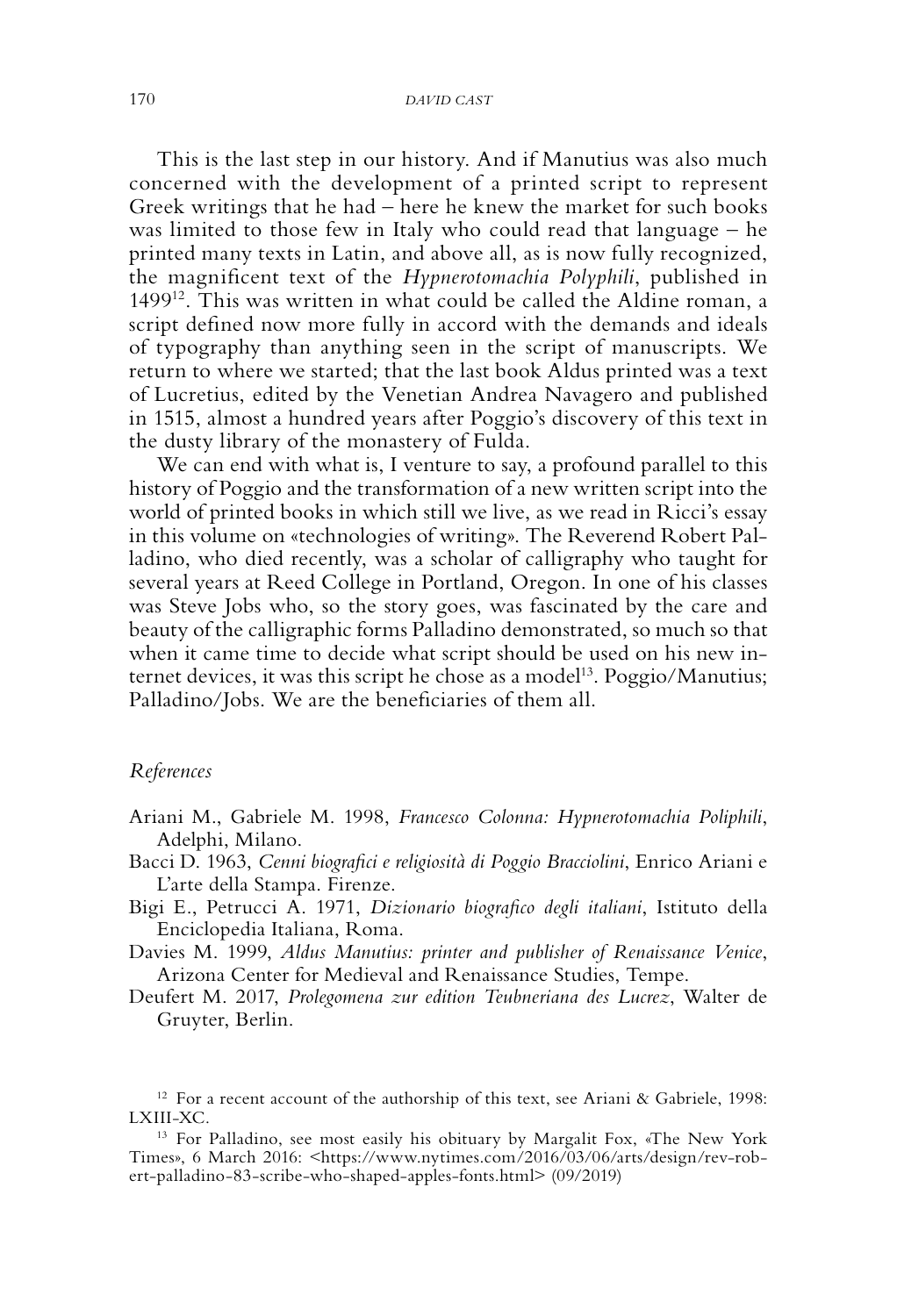- de la Mare A. 1963, *The Handwriting of Italian Humanists*, Oxford University Press, Oxford.
- Fergusson W. 1948, *The Renaissance in Historical Thought*, Houghton Mifflin, New York.
- Flores E. 1980, *Le scoperte di Poggio e il testo di Lucrezio*, Liguori, Napoli.
- Fox M. 2016, *Rev. Robert Palladino, Scribe Who Shaped Apple's Fonts, Dies at 83*, «The New York Times», 6 March, [<https://www.nytimes.com/2016/03/06/](https://www.nytimes.com/2016/03/06/arts/design/rev-robert-palladino-83-scribe-who-shaped-apples-fonts.html) [arts/design/rev-robert-palladino-83-scribe-who-shaped-apples-fonts.html](https://www.nytimes.com/2016/03/06/arts/design/rev-robert-palladino-83-scribe-who-shaped-apples-fonts.html)> (09/2019).
- Galleria degli Uffizi 1979, *Gli Uffizi: catalogo generale*, Centro di Firenze.
- Greenblatt S. 2011, *The Swerve: How the World Became Modern*, W.W. Norton, London.
- Janson H. 1963, *The Sculpture of Donatello*, Princeton University Press, Princeton.
- Kallendorf C. s.d., *Poggio* Bracciolini. *Oxford Bibliographies Online: Renaissance and Reformation*, [<http://www.oxfordbibliographies.com/view/document/](http://www.oxfordbibliographies.com/view/document/obo-9780195399301/obo-9780195399301-0095.xml) [obo-9780195399301/obo-9780195399301-0095.xml>](http://www.oxfordbibliographies.com/view/document/obo-9780195399301/obo-9780195399301-0095.xml) (09/2019).
- Mercey F. de 1840, *Le théâtre en Italie*, «Revue des Deux Mondes», 31, p. 823.
- Muratori L. 1731, *Rerum italicarum scriptores*, vol. 30, L. Stampato, Roma.
- Morrison S. 1972, *Politics and Script: Aspects of authority and freedom in the development of Graeco-Latin Script from the sixth century B.C. to the twentieth century A.D*., Oxford University Press, Oxford.
- Palmer A. 2014, *Reading Lucretius in the Renaissance*, Harvard University Press, Cambridge.
- Pastor L. von 1891, *The History of the Popes*, trans. by R.F. Kerr, J. Hodges, London.
- Pittaluga S. 2005, *Le Pogge: Facéties / Confabulations*, Les Belles Lettres, Paris.
- Rorimer J. 1955-1956, *A reliquary bust made for Poggio Bracciolini*, «Metropolitan Museum of Art Bulletin», n.s. 14, pp. 246-51.
- Rundle D. 2012, *Un amico del Roscoe: William Shepherd and the first modern Life of Poggio Bracciolini (1802)*, in S. Fletcher (ed.), *Roscoe and Italy: the reception of Italian Renaissance History and Cultur*e *in the Eighteenth and Nineteenth Centuries*, Farnham, Ashgate, pp. 177-193.
- Sabbadini R. 1905, *Le scoperte dei codici latini e greci ne' secoli XIV e XV*, Sansoni, Firenze [reprinted in 1967].
- Shepherd R. 1802, *The Life of Poggio Bracciolini*, Cadell & Davies, London [reprinted in 1837, Harris Brothers, Liverpool], [<http://www.Elfonspell.](http://www.Elfonspell.com/PoggioLifeCh1.html) [com/PoggioLifeCh1.html>](http://www.Elfonspell.com/PoggioLifeCh1.html) (09/2019).
- Sozzi L. 1982, *Le Facezie e loro fortuna europea*, in *Poggio Bracciolini: 1380-1980*, Sansoni, Firenze, pp. 235-260.
- Ullman B.L. 1960, *The Origin and Development of Humanistic Script*, Edizioni di Storia e Letteratura, Roma.
- Voigt G. 1859, *Die Wiederbelebung des classischen Altertums, oder das erste Jahrhundert des Humanismus*, Georg Reimer, Berlin.
- Walser E. 1914, *Poggius Florentinus: Leben und Werke*, Teubner, Leipzig [reprinted in 1974, Georg Holms Verlag, Hildesheim]